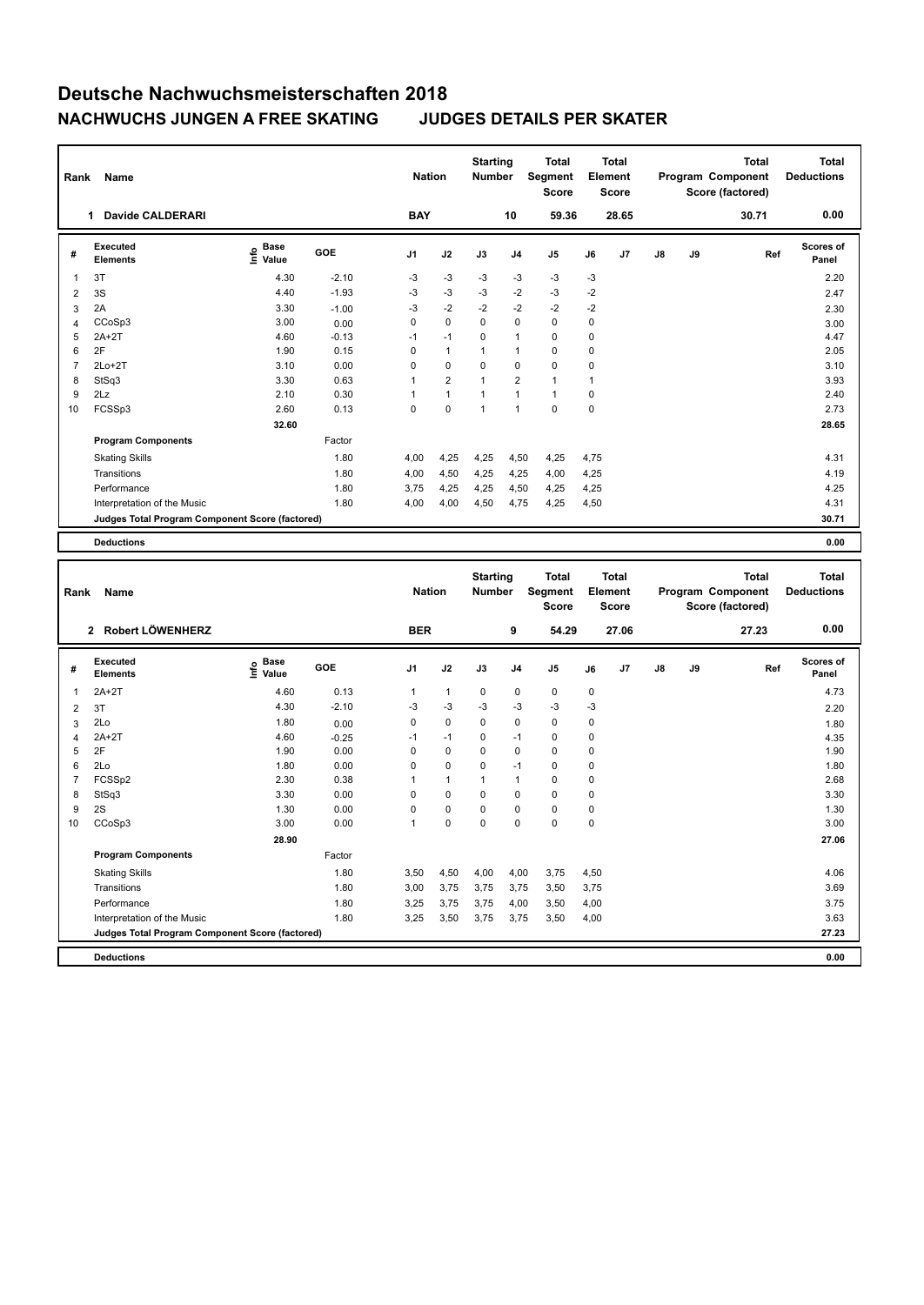| Rank           | Name                                            |         |                                  |         | <b>Nation</b>  |                          | <b>Starting</b><br><b>Total</b><br><b>Number</b><br>Segment<br><b>Score</b> |                          | <b>Total</b><br>Element<br><b>Score</b> |                          |       |               | <b>Total</b><br>Program Component<br>Score (factored) | <b>Total</b><br><b>Deductions</b> |                           |
|----------------|-------------------------------------------------|---------|----------------------------------|---------|----------------|--------------------------|-----------------------------------------------------------------------------|--------------------------|-----------------------------------------|--------------------------|-------|---------------|-------------------------------------------------------|-----------------------------------|---------------------------|
|                | <b>Robert WEBER</b><br>3                        |         |                                  |         | <b>BAY</b>     |                          |                                                                             | 6                        | 53.87                                   |                          | 23.66 |               |                                                       | 30.71                             | 0.50                      |
| #              | Executed<br><b>Elements</b>                     |         | <b>Base</b><br>o Base<br>⊆ Value | GOE     | J <sub>1</sub> | J2                       | J3                                                                          | J <sub>4</sub>           | J <sub>5</sub>                          | J6                       | J7    | $\mathsf{J}8$ | J9                                                    | Ref                               | <b>Scores of</b><br>Panel |
| 1              | 2A                                              |         | 3.30                             | 0.25    | 0              | $\pmb{0}$                | $\mathbf{1}$                                                                | $\mathbf{1}$             | $\mathbf{1}$                            | 0                        |       |               |                                                       |                                   | 3.55                      |
| 2              | $2Lz+2T$                                        |         | 3.40                             | $-0.30$ | $-1$           | $-2$                     | $-1$                                                                        | $-1$                     | $-1$                                    | $-1$                     |       |               |                                                       |                                   | 3.10                      |
| 3              | 3S<                                             | $\prec$ | 3.10                             | $-2.10$ | $-3$           | $-3$                     | $-3$                                                                        | $-3$                     | $-3$                                    | $-3$                     |       |               |                                                       |                                   | 1.00                      |
| 4              | $1Lz + 2T$                                      |         | 1.90                             | $-0.20$ | $-1$           | $-1$                     | $-1$                                                                        | $-1$                     | $\mathbf 0$                             | $-1$                     |       |               |                                                       |                                   | 1.70                      |
| 5              | CCoSp2                                          |         | 2.50                             | 0.38    | 1              | $\mathbf{1}$             | 1                                                                           | $\mathbf{1}$             | $\mathbf 0$                             | 0                        |       |               |                                                       |                                   | 2.88                      |
| 6              | 2Lo                                             |         | 1.80                             | 0.00    | 0              | $\pmb{0}$                | $\mathbf 0$                                                                 | 0                        | $\pmb{0}$                               | 0                        |       |               |                                                       |                                   | 1.80                      |
| $\overline{7}$ | 2A                                              |         | 3.30                             | 0.00    | 0              | $\mathbf 0$              | $\mathbf 0$                                                                 | $\mathbf 0$              | $\mathbf 0$                             | 0                        |       |               |                                                       |                                   | 3.30                      |
| 8              | $2T^*$                                          | $\star$ | 0.00                             | 0.00    | ٠              | $\overline{\phantom{a}}$ | $\overline{\phantom{a}}$                                                    | $\overline{\phantom{a}}$ | $\overline{\phantom{a}}$                | $\overline{\phantom{a}}$ |       |               |                                                       |                                   | 0.00                      |
| 9              | FCSSp3                                          |         | 2.60                             | 0.25    | $\mathbf 0$    | $\mathbf{1}$             | 1                                                                           | $\mathbf{1}$             | $\mathbf 0$                             | 0                        |       |               |                                                       |                                   | 2.85                      |
| 10             | StSq2                                           |         | 2.60                             | 0.88    | 1              | $\overline{1}$           | $\overline{2}$                                                              | $\overline{2}$           | $\overline{2}$                          | $\overline{2}$           |       |               |                                                       |                                   | 3.48                      |
|                |                                                 |         | 24.50                            |         |                |                          |                                                                             |                          |                                         |                          |       |               |                                                       |                                   | 23.66                     |
|                | <b>Program Components</b>                       |         |                                  | Factor  |                |                          |                                                                             |                          |                                         |                          |       |               |                                                       |                                   |                           |
|                | <b>Skating Skills</b>                           |         |                                  | 1.80    | 3,50           | 4,50                     | 4,25                                                                        | 4,50                     | 4,25                                    | 4,25                     |       |               |                                                       |                                   | 4.31                      |
|                | Transitions                                     |         |                                  | 1.80    | 3,50           | 4,25                     | 4,25                                                                        | 4,25                     | 3,75                                    | 4,00                     |       |               |                                                       |                                   | 4.06                      |
|                | Performance                                     |         |                                  | 1.80    | 3,75           | 4,50                     | 4,50                                                                        | 4,25                     | 4,25                                    | 4,00                     |       |               |                                                       |                                   | 4.25                      |
|                | Interpretation of the Music                     |         |                                  | 1.80    | 3,50           | 4,75                     | 4,75                                                                        | 4,50                     | 4,25                                    | 4,25                     |       |               |                                                       |                                   | 4.44                      |
|                | Judges Total Program Component Score (factored) |         |                                  |         |                |                          |                                                                             |                          |                                         |                          |       |               |                                                       |                                   | 30.71                     |
|                | <b>Deductions</b>                               |         | Falls:                           | $-0.50$ |                |                          |                                                                             |                          |                                         |                          |       |               |                                                       |                                   | $-0.50$                   |

< Under-rotated jump \* Invalid element

| Rank           | Name                                            |                                  |         |                | <b>Starting</b><br><b>Nation</b><br><b>Number</b> |              | <b>Total</b><br>Segment<br><b>Score</b> |                | <b>Total</b><br>Element<br><b>Score</b> |       |               | <b>Total</b><br>Program Component<br>Score (factored) | <b>Total</b><br><b>Deductions</b> |                           |
|----------------|-------------------------------------------------|----------------------------------|---------|----------------|---------------------------------------------------|--------------|-----------------------------------------|----------------|-----------------------------------------|-------|---------------|-------------------------------------------------------|-----------------------------------|---------------------------|
|                | 4 David LOBANOV                                 |                                  |         | B-W            |                                                   |              | $\overline{7}$                          | 52.97          |                                         | 26.75 |               |                                                       | 26.22                             | 0.00                      |
| #              | Executed<br><b>Elements</b>                     | <b>Base</b><br>e Base<br>E Value | GOE     | J <sub>1</sub> | J2                                                | J3           | J <sub>4</sub>                          | J <sub>5</sub> | J6                                      | J7    | $\mathsf{J}8$ | J9                                                    | Ref                               | <b>Scores of</b><br>Panel |
| 1              | 2A                                              | 3.30                             | 0.00    | 0              | $\mathbf 0$                                       | $\mathbf{1}$ | $\mathbf 0$                             | 0              | 0                                       |       |               |                                                       |                                   | 3.30                      |
| 2              | 3S+SEQ+2T*                                      | $\star$<br>3.52                  | $-2.10$ | $-3$           | $-3$                                              | $-3$         | $-3$                                    | $-3$           | $-3$                                    |       |               |                                                       |                                   | 1.42                      |
| 3              | 2F                                              | 1.90                             | $-0.15$ | $-1$           | $-1$                                              | 0            | $-1$                                    | 0              | 0                                       |       |               |                                                       |                                   | 1.75                      |
| $\overline{4}$ | 3T                                              | 4.30                             | $-1.40$ | $-2$           | $-2$                                              | $-1$         | $-2$                                    | $-2$           | $-2$                                    |       |               |                                                       |                                   | 2.90                      |
| 5              | FCSSp3                                          | 2.60                             | 0.00    | 0              | $\mathbf 0$                                       | $\mathbf 0$  | $\mathbf{1}$                            | $-1$           | 0                                       |       |               |                                                       |                                   | 2.60                      |
| 6              | 3S                                              | 4.40                             | $-2.10$ | -3             | $-3$                                              | $-3$         | $-3$                                    | $-3$           | -3                                      |       |               |                                                       |                                   | 2.30                      |
| $\overline{7}$ | 2A                                              | 3.30                             | $-0.13$ | $-1$           | $-1$                                              | $\mathbf 0$  | $\mathbf 0$                             | $\mathbf 0$    | 0                                       |       |               |                                                       |                                   | 3.17                      |
| 8              | StSq3                                           | 3.30                             | 0.00    | $\Omega$       | $\mathbf 0$                                       | $\mathbf{1}$ | $\mathbf 0$                             | $\Omega$       | 0                                       |       |               |                                                       |                                   | 3.30                      |
| 9              | 3T+REP                                          | 3.01                             | 0.00    | 0              | $\mathbf 0$                                       | $-1$         | $\mathbf 0$                             | $\mathbf 0$    | 0                                       |       |               |                                                       |                                   | 3.01                      |
| 10             | CCoSp3                                          | 3.00                             | 0.00    | 0              | 0                                                 | $\mathbf 0$  | $\mathbf 0$                             | $\mathbf 0$    | 0                                       |       |               |                                                       |                                   | 3.00                      |
|                |                                                 | 32.63                            |         |                |                                                   |              |                                         |                |                                         |       |               |                                                       |                                   | 26.75                     |
|                | <b>Program Components</b>                       |                                  | Factor  |                |                                                   |              |                                         |                |                                         |       |               |                                                       |                                   |                           |
|                | <b>Skating Skills</b>                           |                                  | 1.80    | 3,50           | 3,50                                              | 4,25         | 4,25                                    | 3,50           | 3.75                                    |       |               |                                                       |                                   | 3.75                      |
|                | Transitions                                     |                                  | 1.80    | 3,50           | 3,50                                              | 4,00         | 4,00                                    | 3,25           | 3,25                                    |       |               |                                                       |                                   | 3.56                      |
|                | Performance                                     |                                  | 1.80    | 3,25           | 3,50                                              | 4,00         | 4,00                                    | 3,50           | 3,50                                    |       |               |                                                       |                                   | 3.63                      |
|                | Interpretation of the Music                     |                                  | 1.80    | 3,50           | 3,50                                              | 4,00         | 4,00                                    | 3,25           | 3,50                                    |       |               |                                                       |                                   | 3.63                      |
|                | Judges Total Program Component Score (factored) |                                  |         |                |                                                   |              |                                         |                |                                         |       |               |                                                       |                                   | 26.22                     |
|                | <b>Deductions</b>                               |                                  |         |                |                                                   |              |                                         |                |                                         |       |               |                                                       |                                   | 0.00                      |

\* Invalid element REP Jump repetition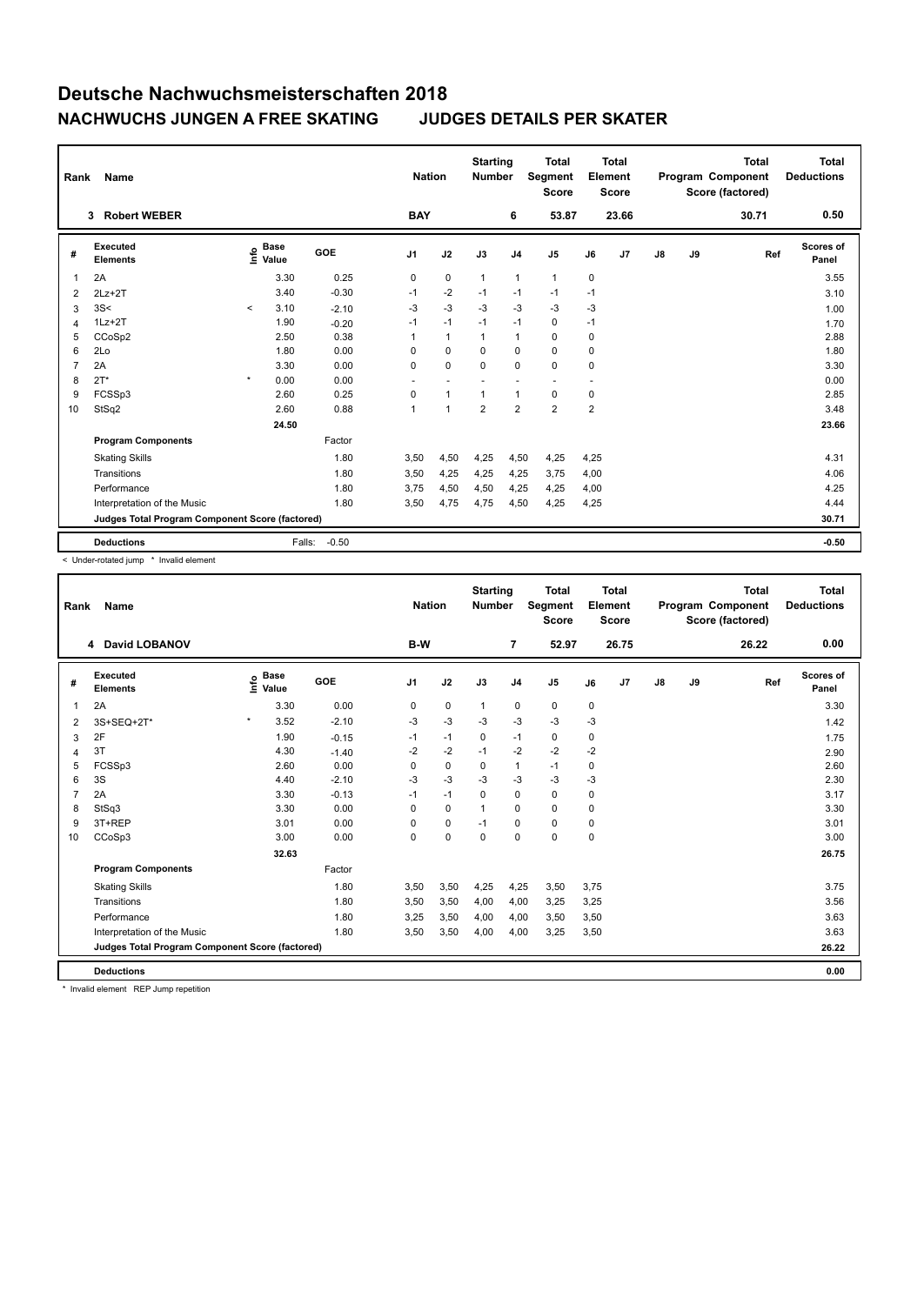### **Total Program Component Deductions Total Score (factored) Total Element Segment Score Total Score Starting Rank Name Nation Number # Executed Elements Base Value GOE J1 J2 J3 J4 J5 J6 J7 J8 J9 Scores of Panel** 1 1.10 0.00 0 0 0 0 0 0 **Ref**  سماء بال بن المسابق المسابق المسابق المسابق المسابق المسابق المسابق المسابق المسابق المسابق المسابق المسابق ال<br>1A 1.10 0.00 0 0 0 0 0 0 0 1.10<br>1A 1.10 0.00 0 0 0 0 0 0 0 1.10  **5 Leon KRAICZYK BAY 5 52.11 24.77 27.34 0.00** 2 2Lz+2Lo 3.90 0.15 0 0 1 1 1 0 4.05  $3 \quad 2F+2T$  3.20 0.00 0 0 1 0 0 0 3.20 3.20 4 2Lo 1.80 0.08 0 0 0 1 1 0 1.88 5 FCSSp3 2.60 0.38 0 1 1 1 0 1 2.98 6 2S 1.30 0.00 0 1 0 0 0 0 1.30 7 2F 1.90 0.08 0 0 0 1 1 0 1.98 8 StSq3 3.30 0.25 0 0 1 0 1 1 3.55 9 2Lz 2.10 0.00 0 0 0 1 0 0 2.10 10 CCoSp2 2.50 0.13 1 0 0 1 0 0 2.63  **23.70 24.77 Program Components**  Skating Skills 3,50 4,25 4,00 4,25 4,00 4,00 1.80 4.06 Factor Transitions 1.80 3,00 3,50 3,75 3,75 3,75 3,50 3.63 Performance 1.80 3,50 3,50 4,00 4,00 4,00 3,75 3.81 Interpretation of the Music 1.80 3,25 3,25 4,00 4,00 3,75 3,75 3,75 3,69 3.69 **Deductions 0.00 Judges Total Program Component Score (factored) 27.34**

|                | Rank<br>Name                                    |                          |                      |            | <b>Nation</b>  |              | <b>Starting</b><br><b>Number</b> |                | <b>Total</b><br>Segment<br><b>Score</b> | <b>Total</b><br>Element<br><b>Score</b> |                |               |    | <b>Total</b><br>Program Component<br>Score (factored) | <b>Total</b><br><b>Deductions</b> |
|----------------|-------------------------------------------------|--------------------------|----------------------|------------|----------------|--------------|----------------------------------|----------------|-----------------------------------------|-----------------------------------------|----------------|---------------|----|-------------------------------------------------------|-----------------------------------|
|                | 6 Arthur MAI                                    |                          |                      |            | <b>BER</b>     |              |                                  | 8              | 51.40                                   |                                         | 23.37          |               |    | 29.03                                                 | 1.00                              |
| #              | <b>Executed</b><br><b>Elements</b>              | ١nf٥                     | <b>Base</b><br>Value | <b>GOE</b> | J <sub>1</sub> | J2           | J3                               | J <sub>4</sub> | J <sub>5</sub>                          | J6                                      | J <sub>7</sub> | $\mathsf{J}8$ | J9 | Ref                                                   | <b>Scores of</b><br>Panel         |
| 1              | 2A<                                             | $\overline{\phantom{a}}$ | 2.30                 | $-0.50$    | $-1$           | $-1$         | $-1$                             | $-1$           | $-2$                                    | $-1$                                    |                |               |    |                                                       | 1.80                              |
| $\overline{2}$ | $2F+2T$                                         |                          | 3.20                 | $-0.53$    | $-2$           | $-2$         | $-2$                             | $-1$           | $-1$                                    | $-2$                                    |                |               |    |                                                       | 2.67                              |
| 3              | 2A<                                             | $\prec$                  | 2.30                 | $-1.50$    | $-3$           | $-3$         | $-3$                             | $-3$           | $-3$                                    | $-3$                                    |                |               |    |                                                       | 0.80                              |
| 4              | 2Lo                                             |                          | 1.80                 | 0.00       | $\Omega$       | 0            | 0                                | $\Omega$       | $\mathbf{1}$                            | $\mathbf 0$                             |                |               |    |                                                       | 1.80                              |
| 5              | FCSSp3                                          |                          | 2.60                 | 0.25       |                | 1            | 0                                | 1              | $\mathbf 0$                             | 0                                       |                |               |    |                                                       | 2.85                              |
| 6              | 2Lz                                             |                          | 2.10                 | 0.15       | $\Omega$       | 1            | 0                                | 1              | $\overline{1}$                          | $\mathbf 0$                             |                |               |    |                                                       | 2.25                              |
| 7              | StSq3                                           |                          | 3.30                 | 0.50       | 1              | $\mathbf{1}$ | $\mathbf{1}$                     | 1              | $\blacktriangleleft$                    | 1                                       |                |               |    |                                                       | 3.80                              |
| 8              | $2F+2T$                                         |                          | 3.20                 | 0.00       | 0              | $\mathbf 0$  | 0                                | 0              | $\mathbf 0$                             | 0                                       |                |               |    |                                                       | 3.20                              |
| 9              | 2Lz                                             |                          | 2.10                 | $-0.90$    | $-3$           | $-3$         | $-3$                             | $-3$           | $-3$                                    | -3                                      |                |               |    |                                                       | 1.20                              |
| 10             | CCoSp3                                          |                          | 3.00                 | 0.00       | 0              | 0            | $-1$                             | 0              | $\mathbf 0$                             | $\mathbf 0$                             |                |               |    |                                                       | 3.00                              |
|                |                                                 |                          | 25.90                |            |                |              |                                  |                |                                         |                                         |                |               |    |                                                       | 23.37                             |
|                | <b>Program Components</b>                       |                          |                      | Factor     |                |              |                                  |                |                                         |                                         |                |               |    |                                                       |                                   |
|                | <b>Skating Skills</b>                           |                          |                      | 1.80       | 3,75           | 4,50         | 4,00                             | 4,00           | 4,00                                    | 4,25                                    |                |               |    |                                                       | 4.06                              |
|                | Transitions                                     |                          |                      | 1.80       | 3,50           | 4,00         | 4,00                             | 3,75           | 3,75                                    | 4,00                                    |                |               |    |                                                       | 3.88                              |
|                | Performance                                     |                          |                      | 1.80       | 3,50           | 4,25         | 4,00                             | 4,00           | 4,25                                    | 4,00                                    |                |               |    |                                                       | 4.06                              |
|                | Interpretation of the Music                     |                          |                      | 1.80       | 3,50           | 4,00         | 4,25                             | 4,00           | 4,25                                    | 4,25                                    |                |               |    |                                                       | 4.13                              |
|                | Judges Total Program Component Score (factored) |                          |                      |            |                |              |                                  |                |                                         |                                         |                |               |    |                                                       | 29.03                             |
|                | <b>Deductions</b>                               |                          | Falls:               | $-1.00$    |                |              |                                  |                |                                         |                                         |                |               |    |                                                       | $-1.00$                           |

< Under-rotated jump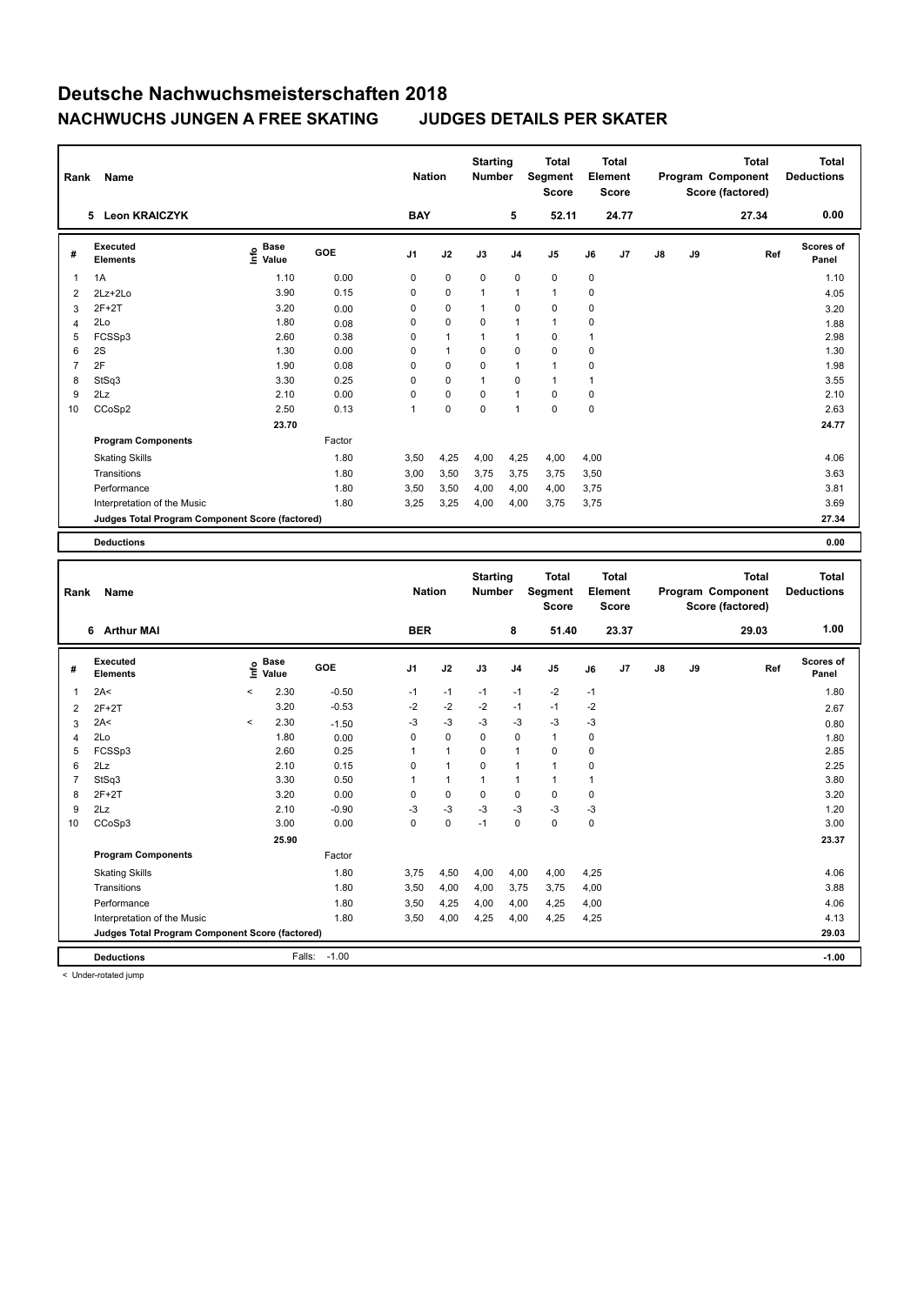| Name<br>Rank   |                                                 |    |                      |            | <b>Nation</b>  |              | <b>Starting</b><br><b>Number</b> |                | <b>Total</b><br>Segment<br><b>Score</b> | <b>Total</b><br>Element<br>Score |                |               |    | <b>Total</b><br>Program Component<br>Score (factored) | <b>Total</b><br><b>Deductions</b> |
|----------------|-------------------------------------------------|----|----------------------|------------|----------------|--------------|----------------------------------|----------------|-----------------------------------------|----------------------------------|----------------|---------------|----|-------------------------------------------------------|-----------------------------------|
|                | 7 Albert LOOR                                   |    |                      |            | <b>BER</b>     |              |                                  | 4              | 49.61                                   |                                  | 23.84          |               |    | 25.77                                                 | 0.00                              |
| #              | <b>Executed</b><br><b>Elements</b>              | ۴ů | <b>Base</b><br>Value | <b>GOE</b> | J <sub>1</sub> | J2           | J3                               | J <sub>4</sub> | J <sub>5</sub>                          | J6                               | J <sub>7</sub> | $\mathsf{J}8$ | J9 | Ref                                                   | Scores of<br>Panel                |
| 1              | 2F                                              |    | 1.90                 | 0.00       | 0              | $\mathbf{1}$ | $\mathbf 0$                      | 0              | $\mathbf 0$                             | 0                                |                |               |    |                                                       | 1.90                              |
| $\overline{2}$ | 2Lz                                             |    | 2.10                 | $-0.38$    | $-1$           | $-1$         | $-2$                             | $-2$           | $-1$                                    | $-1$                             |                |               |    |                                                       | 1.72                              |
| 3              | $2Lo+2Lo$                                       |    | 3.60                 | 0.00       | 0              | $\mathbf 0$  | 0                                | 0              | 0                                       | 0                                |                |               |    |                                                       | 3.60                              |
| 4              | FCSSp3                                          |    | 2.60                 | 0.25       |                | $\mathbf{1}$ | $\mathbf{1}$                     | 0              | $\mathbf 0$                             | 0                                |                |               |    |                                                       | 2.85                              |
| 5              | $2F+2T$                                         |    | 3.20                 | $-0.38$    | $-2$           | $-2$         | $-1$                             | 0              | $-1$                                    | $-1$                             |                |               |    |                                                       | 2.82                              |
| 6              | 2Lz                                             |    | 2.10                 | $-0.23$    | 0              | $\mathbf 0$  | $-1$                             | $-1$           | $-1$                                    | $-1$                             |                |               |    |                                                       | 1.87                              |
| 7              | StSq3                                           |    | 3.30                 | 0.13       | 1              | $\mathbf{1}$ | $\Omega$                         | 0              | $\mathbf 0$                             | 0                                |                |               |    |                                                       | 3.43                              |
| 8              | 2S                                              |    | 1.30                 | 0.00       | $\Omega$       | $\mathbf 0$  | 0                                | 0              | $\mathbf 0$                             | 0                                |                |               |    |                                                       | 1.30                              |
| 9              | 1A                                              |    | 1.10                 | 0.00       | 0              | $\mathbf 0$  | $\Omega$                         | 0              | $\mathbf{1}$                            | 0                                |                |               |    |                                                       | 1.10                              |
| 10             | CCoSp3                                          |    | 3.00                 | 0.25       | 1              | $\mathbf{1}$ | $\mathbf 0$                      | $\mathbf 0$    | $\mathbf{1}$                            | $\mathbf 0$                      |                |               |    |                                                       | 3.25                              |
|                |                                                 |    | 24.20                |            |                |              |                                  |                |                                         |                                  |                |               |    |                                                       | 23.84                             |
|                | <b>Program Components</b>                       |    |                      | Factor     |                |              |                                  |                |                                         |                                  |                |               |    |                                                       |                                   |
|                | <b>Skating Skills</b>                           |    |                      | 1.80       | 3,50           | 4,00         | 3,50                             | 3,75           | 3,75                                    | 3,75                             |                |               |    |                                                       | 3.69                              |
|                | Transitions                                     |    |                      | 1.80       | 3,00           | 3,75         | 3,50                             | 3,50           | 3,50                                    | 3,25                             |                |               |    |                                                       | 3.44                              |
|                | Performance                                     |    |                      | 1.80       | 3,75           | 3,75         | 3,50                             | 3,75           | 3,75                                    | 3,50                             |                |               |    |                                                       | 3.69                              |
|                | Interpretation of the Music                     |    |                      | 1.80       | 3.50           | 3,50         | 3,50                             | 3,50           | 3.75                                    | 3,25                             |                |               |    |                                                       | 3.50                              |
|                | Judges Total Program Component Score (factored) |    |                      |            |                |              |                                  |                |                                         |                                  |                |               |    |                                                       | 25.77                             |
|                | <b>Deductions</b>                               |    |                      |            |                |              |                                  |                |                                         |                                  |                |               |    |                                                       | 0.00                              |

! Not clear edge

| Rank           | Name                                            |                              |         | <b>Nation</b>  |              | <b>Starting</b><br><b>Number</b> |                | <b>Total</b><br>Segment<br><b>Score</b> |      | <b>Total</b><br>Element<br><b>Score</b> |               |    | <b>Total</b><br>Program Component<br>Score (factored) | <b>Total</b><br><b>Deductions</b> |
|----------------|-------------------------------------------------|------------------------------|---------|----------------|--------------|----------------------------------|----------------|-----------------------------------------|------|-----------------------------------------|---------------|----|-------------------------------------------------------|-----------------------------------|
|                | Richard KÜHN<br>8                               |                              |         | <b>SAS</b>     |              |                                  | $\overline{2}$ | 46.40                                   |      | 24.12                                   |               |    | 22.28                                                 | 0.00                              |
| #              | Executed<br><b>Elements</b>                     | <b>Base</b><br>١mfo<br>Value | GOE     | J <sub>1</sub> | J2           | J3                               | J <sub>4</sub> | J5                                      | J6   | J <sub>7</sub>                          | $\mathsf{J}8$ | J9 | Ref                                                   | Scores of<br>Panel                |
| 1              | 2F                                              | 1.90                         | 0.00    | 0              | 0            | $\mathbf{1}$                     | $\mathbf 0$    | 0                                       | 0    |                                         |               |    |                                                       | 1.90                              |
| 2              | $2A+2Lo$                                        | 5.10                         | 0.00    | 0              | $-1$         | $\mathbf 0$                      | $\mathbf 0$    | 0                                       | 0    |                                         |               |    |                                                       | 5.10                              |
| 3              | 2Lz                                             | 2.10                         | 0.00    | $\Omega$       | 0            | 1                                | 0              | 0                                       | 0    |                                         |               |    |                                                       | 2.10                              |
| $\overline{4}$ | 2T                                              | 1.30                         | 0.00    | $\Omega$       | $\mathbf 0$  | $\mathbf{1}$                     | $\Omega$       | $\Omega$                                | 0    |                                         |               |    |                                                       | 1.30                              |
| 5              | CCoSp1                                          | 2.00                         | 0.00    | 0              | $\pmb{0}$    | $\mathbf 0$                      | $-1$           | 0                                       | 0    |                                         |               |    |                                                       | 2.00                              |
| 6              | 2F                                              | 1.90                         | $-0.53$ | $-2$           | $-2$         | $-2$                             | $-2$           | $-1$                                    | $-1$ |                                         |               |    |                                                       | 1.37                              |
| $\overline{7}$ | 2A                                              | 3.30                         | 0.13    | $\mathbf{1}$   | $\mathbf{1}$ | $\Omega$                         | $\mathbf 0$    | 0                                       | 0    |                                         |               |    |                                                       | 3.43                              |
| 8              | $2Lz+1Lo$                                       | 2.60                         | 0.00    | 0              | $-1$         | $\Omega$                         | 0              | 0                                       | 0    |                                         |               |    |                                                       | 2.60                              |
| 9              | StSq2                                           | 2.60                         | $-0.13$ | $\Omega$       | 0            | $-1$                             | $-1$           | 0                                       | 0    |                                         |               |    |                                                       | 2.47                              |
| 10             | FSSp1                                           | 2.00                         | $-0.15$ | 0              | $-1$         | $-1$                             | $-1$           | 0                                       | 0    |                                         |               |    |                                                       | 1.85                              |
|                |                                                 | 24.80                        |         |                |              |                                  |                |                                         |      |                                         |               |    |                                                       | 24.12                             |
|                | <b>Program Components</b>                       |                              | Factor  |                |              |                                  |                |                                         |      |                                         |               |    |                                                       |                                   |
|                | <b>Skating Skills</b>                           |                              | 1.80    | 3,25           | 3,75         | 3,50                             | 3,50           | 3,25                                    | 3,50 |                                         |               |    |                                                       | 3.44                              |
|                | Transitions                                     |                              | 1.80    | 3,00           | 3,50         | 3,00                             | 2.75           | 2,75                                    | 2,75 |                                         |               |    |                                                       | 2.88                              |
|                | Performance                                     |                              | 1.80    | 3,25           | 3,25         | 3,00                             | 3,00           | 3,00                                    | 3,00 |                                         |               |    |                                                       | 3.06                              |
|                | Interpretation of the Music                     |                              | 1.80    | 3,00           | 3,00         | 3,00                             | 2,75           | 3,00                                    | 3,00 |                                         |               |    |                                                       | 3.00                              |
|                | Judges Total Program Component Score (factored) |                              |         |                |              |                                  |                |                                         |      |                                         |               |    |                                                       | 22.28                             |
|                | <b>Deductions</b>                               |                              |         |                |              |                                  |                |                                         |      |                                         |               |    |                                                       | 0.00                              |